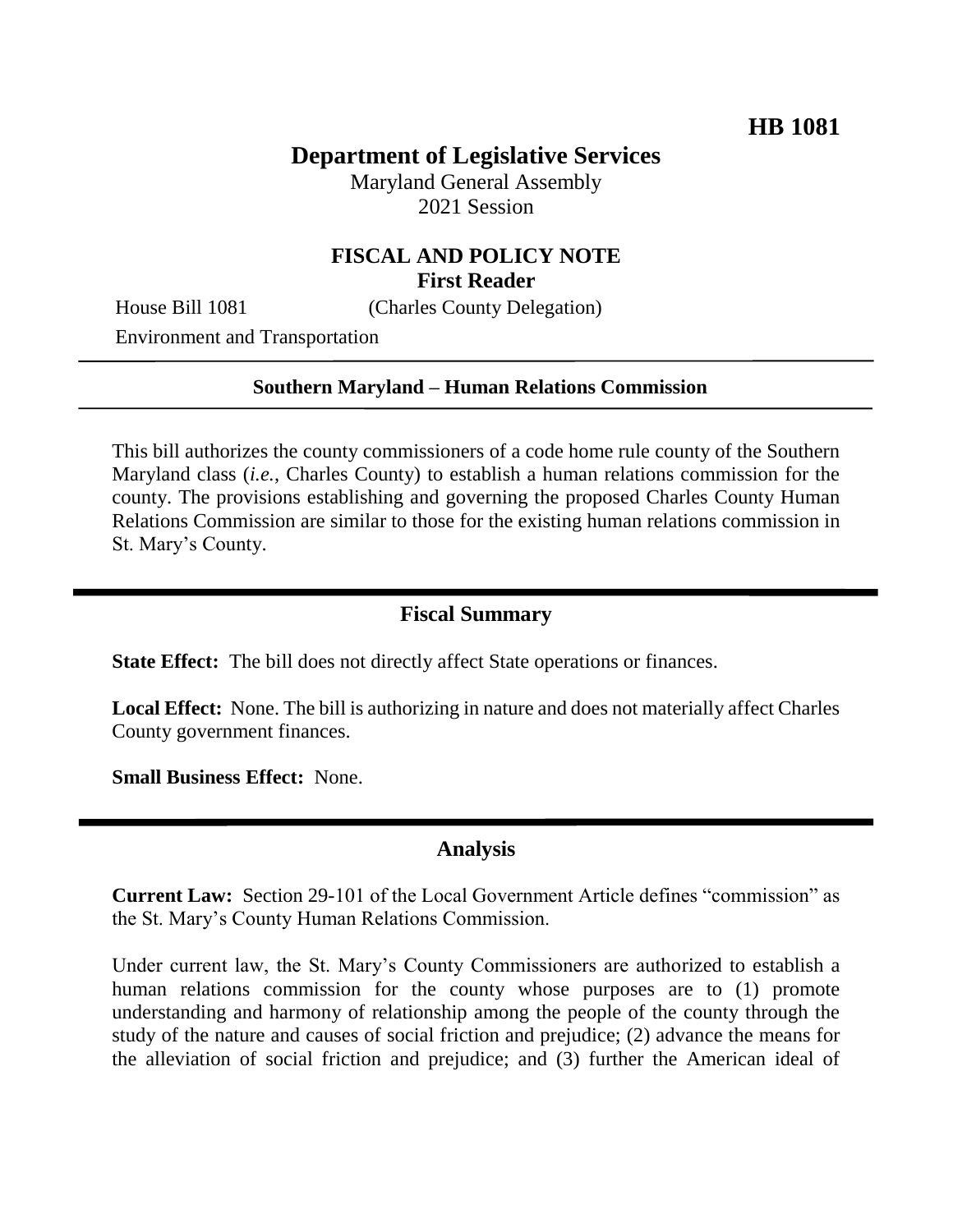equality and justice. The St. Mary's County Commissioners are authorized to appropriate money for the administrative support of the commission.

The St. Mary's County Commissioners must (1) determine the size of the commission; (2) appoint the members of the commission; and (3) ensure that the membership of the commission reflects the diversity of the people of the county.

Members serve on the commission for four years and their terms must be staggered in a manner determined by the St. Mary's County Commissioners. The members must select a chair and a vice chair who serve for a period of one year. The members are not authorized to serve as the chair and vice chair for more than two consecutive terms or to receive compensation as members of the commission.

The human relations commission is authorized to (1) provide advice and assistance related to the filing and processing of grievances and complaints of discrimination with the appropriate federal and State agencies; (2) educate the community on the rights and responsibilities of people relating to housing, employment, and public accommodations; (3) advocate for the removal of all vestiges of discrimination; and (4) assist in nonbinding alternative dispute resolution. The commission must use its influence and persuasion to direct the efforts of the community to solving problems that many times are the basic reasons for racial tensions. In addition, the commission must encourage and ensure equal treatment of all people, without regard to race, color, religion, ancestry, national origin, sex, age, marital status, or physical or mental disability in compliance with federal, State, and local laws and regulations related to housing, employment, and public accommodations.

The commission must hold confidential any information and records obtained by a predecessor county body that was authorized to perform a function similar to that of the commission before July 1, 1997. The commission must file with the St. Mary's County Commissioners a comprehensive report of its activities at least once every 12 months; however, the commission is not authorized to reveal any confidential information in the report to the county commissioners.

### *Forms of County Governments in Maryland*

Maryland counties operate under three forms of government: commission; charter home rule; and code home rule. Charles County is currently the only Southern Maryland county with a code home rule form of government. **Exhibit 1** shows the form of government for each Maryland county.